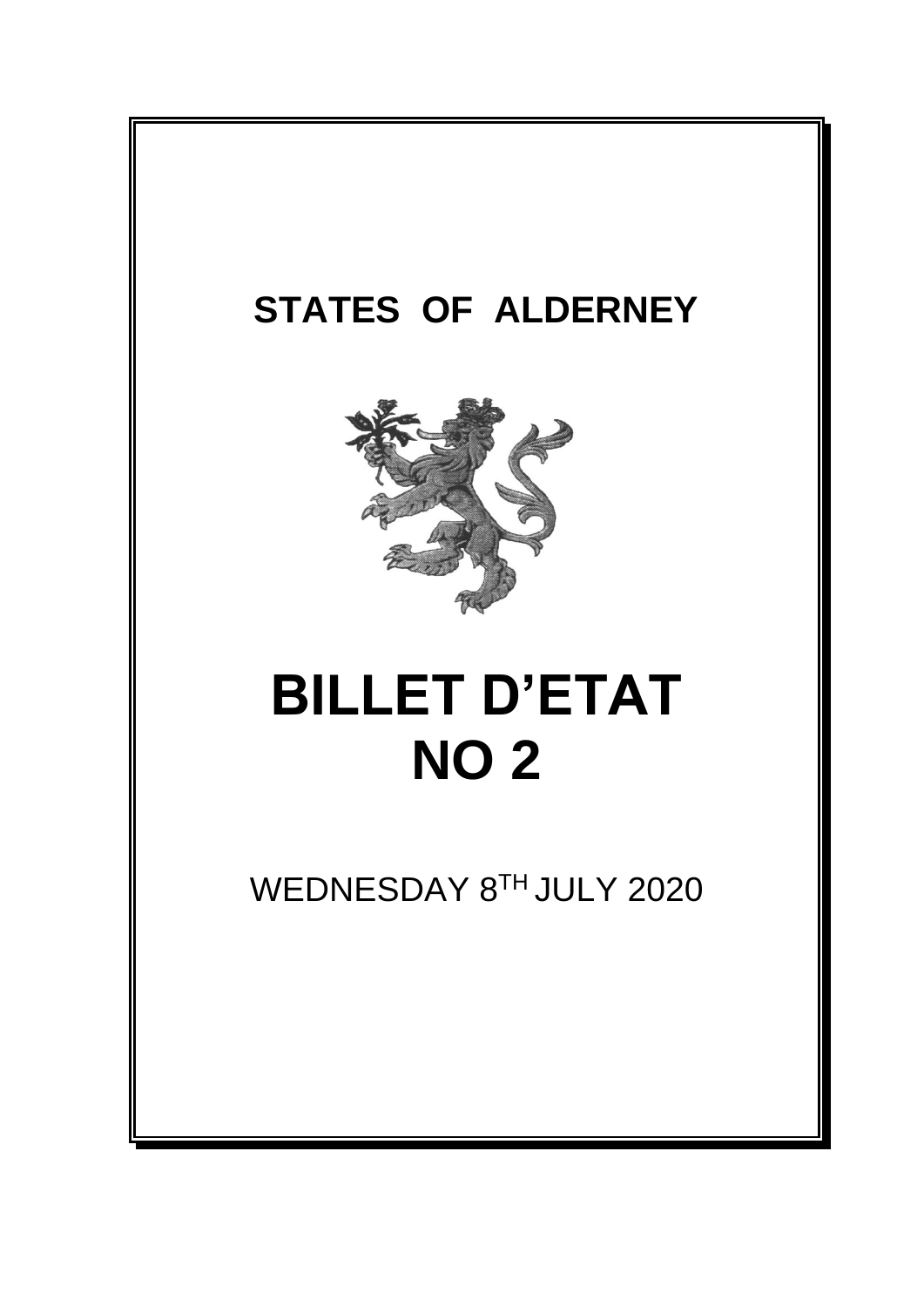# **STATES OF ALDERNEY**

# **BILLET D'ETAT NO 2**

# **FOR WEDNESDAY 8 TH JULY 2020**

# **Members of the States:**

I have the honour to inform you that the Meeting of the States will be held at 5:30 pm on Wednesday 8<sup>th</sup> July 2020

> William Tate President

## **Item l The Emergency Powers (Coronavirus) (General Provision) (Bailiwick of Guernsey) (No.3) (Amendment) Regulations, 2020**

### **The following letter was received from Mr Dent, Chairman of the Policy and Finance Committee:-**

"These Regulations are emergency regulations made by the Civil Contingencies Authority under Part 3 of the Civil Contingencies (Bailiwick of Guernsey) Law, 2012 ("the Law"). They are made on the occurrence of an emergency, within the meaning of the Law, in the Bailiwick, arising from the urgent need to prevent, control or mitigate the spread of the virus Severe Acute Respiratory Syndrome Coronavirus 2 and the disease caused thereby, COVID-19 (referred to together in these regulations as coronavirus). They are prefaced with a statement by the Civil Contingencies Authority, as required by section 12(2) of the Law. COVID-19 was made a notifiable disease for the purposes of the Public Health Ordinance, 1936 on 10th February 2020.

These Regulations revoke provisions of The Emergency Powers (Coronavirus) (General Provision) (Bailiwick of Guernsey) (No.3) Regulations, 2020 ("the principal Regulations") for the reason that they are no longer needed, and make several minor amendments consequential upon those revocations. Provisions revoked include Part II, relating to the control of premises, gatherings etc, and the movement of persons; Parts IV and V relating to the registration of deaths and still-births, and cremations; Part VI relating to parochial meetings and associated matters; and all of Part X (relating to meetings of the Bailiwick's legislatures and their Committees) with the exception of regulation 34.

These regulations came into force on  $20<sup>th</sup>$  June 2020 and shall have temporary effect only in accordance with the provisions of section 16 (duration and scrutiny of emergency regulations) of the Law. By an amendment made by these Regulations, regulation 34 of the principal Regulations (which disapplies section 1 of the States Reform (Guernsey) Law, 2015) shall cease to have effect on the registration on the Records of the Island of Guernsey of the Reform (Guernsey) (Amendment) Law, 2020 (which Law, in part, repeals that section).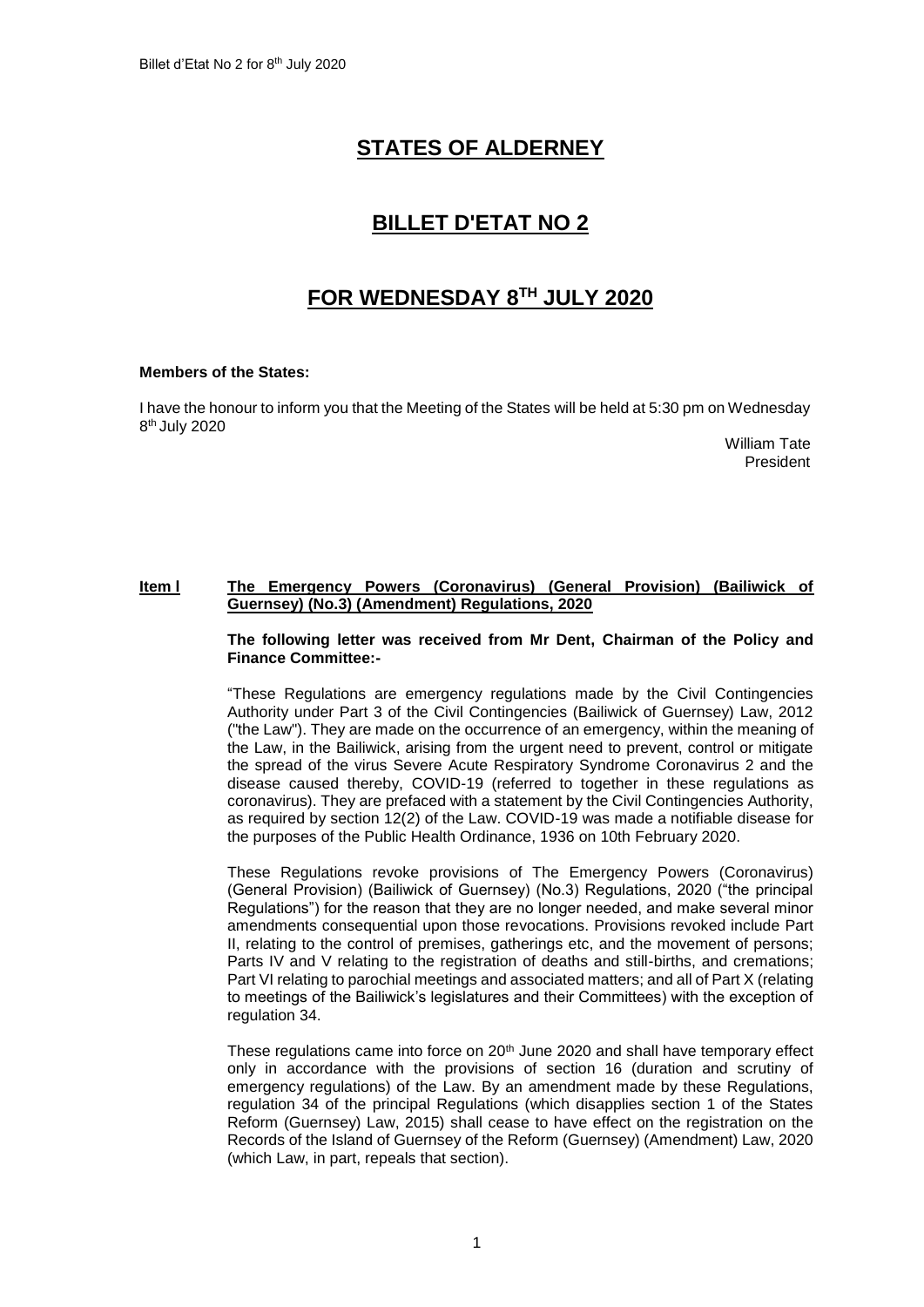I should be grateful if you could place this matter before the States of Alderney with an appropriate proposition.

James Dent, Chairman"

#### **Committee Meeting Attendees:-**

Mr James Dent, Chairman Mr David Earl, Deputy Chair Ms Annie Burgess Mr Mike Dean Mr Kevin Gentle Mr Christian Harris Mr Louis Jean Mr Graham McKinley OBE Mr Steve Roberts Mr Alex Snowdon

## **The States of Alderney is asked not to annul "The Emergency Powers (Coronavirus) (General Provision) (Bailiwick of Guernsey) (No.3) (Amendment) Regulations, 2020"**

*Proposer: Mr James Dent Seconder: Mr Mike Dean*

## **Item II The Government of Alderney (Amendment) Law, 2020**

### **The following letter was received from Mr Dent, Chairman of the Policy and Finance Committee:-**

"The Government of Alderney (Amendment) Law, 2020 amends the Government of Alderney Law on a permanent basis to add the potential for use of the Emergency Procedures which have been put into operation during the Coronavirus emergency. There are a few minor changes from the version that was set out in the emergency Regulations.

Section 55J reflects the wording for Committee meetings of the States of Guernsey and effectively allows someone to be considered as present in person and vote at a meeting where they can hear or read what is being said. This effectively permits remote participation in meetings.

A further regulation making power has been added for the Policy and Finance Committee in the emergency Part at new section 55K. This provides for amending references to the Rules of Procedure or the Rules of Procedure for States Committees by regulation in case there is any subsequent amendment to those Rules, which necessitate a change to the modifications to those Rules currently set out in the emergency Part.

The emergency Part allows remote meetings to be in force on a permanent basis just in case there is a second coronavirus wave.

I would be grateful if you would place The Government of Alderney (Amendment) Law, 2020 before the next meeting of the States of Alderney with an appropriate proposition.

James Dent, Chairman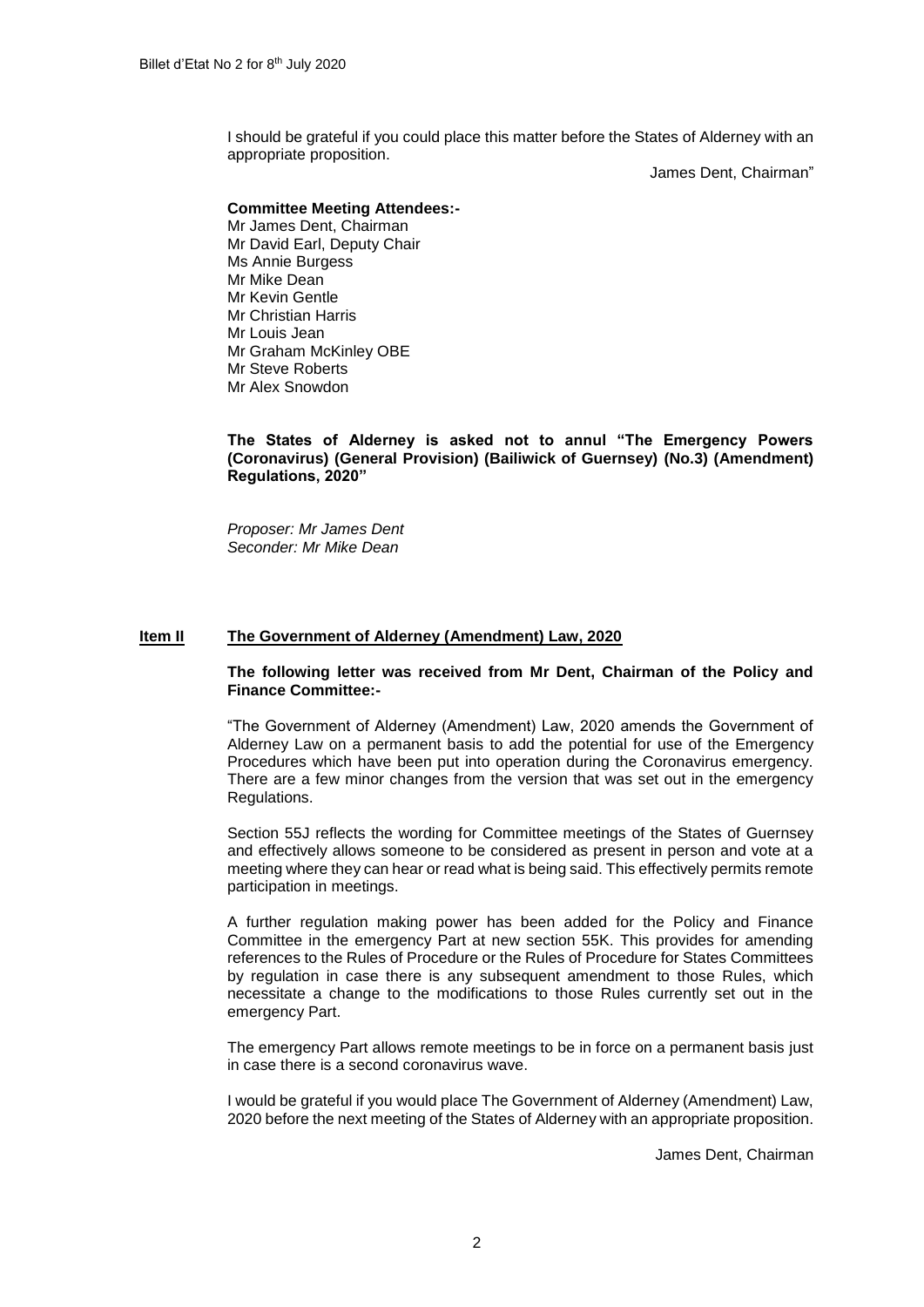**The States is asked to approve the Projet de Loi entitled "The Government of Alderney (Amendment) Law, 2020" and to request the President to seek the Sanction of Her Most Excellent Majesty in Council for it to have the force of Law in the Island of Alderney.**

#### **Committee Meeting Attendees:-**

Mr James Dent, Chairman Mr David Earl, Deputy Chair Ms Annie Burgess Mr Mike Dean Mr Kevin Gentle Mr Christian Harris Mr Louis Jean Mr Graham McKinley OBE Mr Steve Roberts Mr Alex Snowdon

*Proposer: Mr James Dent Seconder: Ms Annie Burgess*

# **Item III The Government of Alderney Law, 2004 (Amendment) Ordinance, 2020**

#### **The following letter was received from Mr Dent, Chairman of the Policy and Finance Committee:-**

"The draft Ordinance, "The Government of Alderney Law, 2004 (Amendment) Ordinance, 2020", would have the effect of widening the right to vote by post. The Ordinance does not permit an exclusively postal ballot but it would provide for anyone who wishes to vote by post to do so. This would bring Alderney's electoral practice into line with Guernsey and the UK.

The Ordinance would amend the Government of Alderney Law and would therefore require the approval of at least seven members (with at least 9 members present) at a meeting of the States.

This matter was discussed at the recent meeting of the Policy and Finance Committee where the Committee resolved to approve the submission of the Ordinance to the States of Alderney for debate and decision.

I would be grateful if you would place The Government of Alderney Law. 2004 (Amendment Ordinance, 2020 before the next meeting of the States of Alderney with an appropriate proposition.

James Dent, Chairman"

**The States of Alderney is asked to approve The Government of Alderney Law 2004 (Amendment) Ordinance, 2020**

### **Committee Meeting Attendees:-**

Mr James Dent, Chairman Mr David Earl, Deputy Chair Ms Annie Burgess Mr Mike Dean